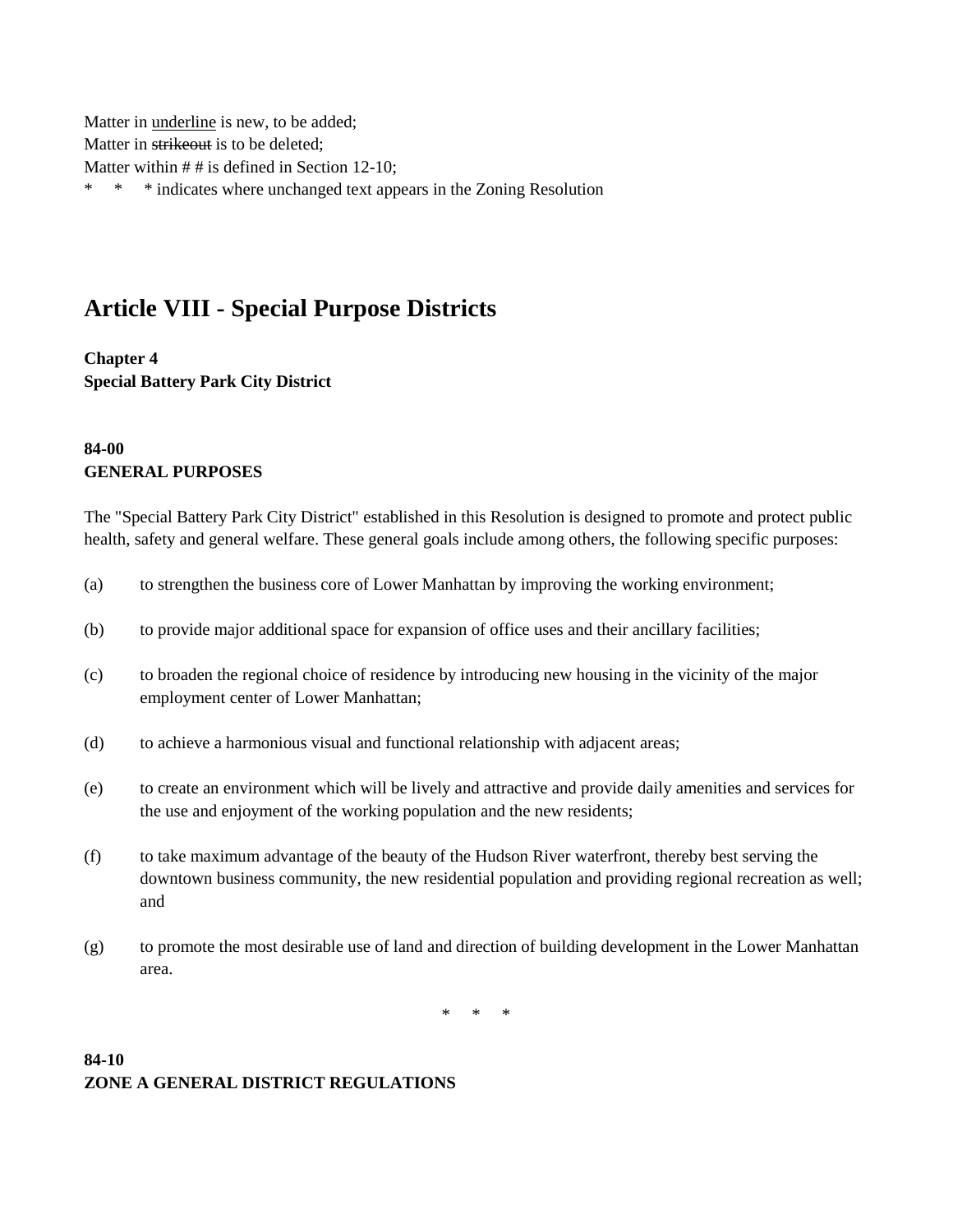#### \* \* \*

### **84-11 General Provisions**

Except as expressly modified by the provisions of this Chapter, the regulations applying to an R10 District shall apply in subzones A-1, A-2, A-3, A-5 and A-6 of the #Special Battery Park City District#.

Notwithstanding any other provision of this Resolution, #developments# and #enlargements# may only be constructed in subzone A-4 in accordance with certifications given by the City Planning Commission. #Residential open space# in subzone A-4 shall be subject to the provisions of Sections 12-10 and 23-12 (Permitted Obstructions in Open Space). For every #dwelling unit# there shall be a minimum of 55.0 square feet of #open space#, and for every #rooming unit# there shall be a minimum of 44.0 square feet of #open space#. All other provisions of this Chapter with respect to Zone A shall not apply to #developments# or #enlargements# in subzone A-4 unless otherwise indicated.

## **84-12 Use Regulations**

**84-13**

**Bulk Regulations**

In the areas indicated as permitted #commercial# locations in Appendices 2.3 and 3.3, the #use# regulations applying in a C2 District shall apply, except as provided in Sections 84-031 (Special permit uses), 84-032 (Uses not permitted), 84-121 (Uses along Esplanade) and this Section.

In the case of a #mixed building# containing #residential# and #commercial uses# non-#residential uses#, #residential uses# are permitted on the same #story# as a #commercial use# non-#residential use#, provided no access exists between such #uses# at any level containing #residences# and provided any #commercial uses# non- #residential uses# are not located over any #residences#. However, such #commercial use# non-#residential uses# may be located over #residences# by authorization of the City Planning Commission upon finding that sufficient separation of #residences# from #commercial uses# non-#residential uses# exists within the #building#.

\* \* \*

\* \* \*

The provisions of Sections 23-533 23-532 (Required rear yard equivalents) and 24-11 (Maximum Floor Area Ratio and Percentage of Coverage), and Article VII, Chapter 8 (Special Regulations Applying to Large Scale Residential Developments) and Chapter 9 (Special Regulations Applying to Large Scale Community Facility Development), are not applicable.